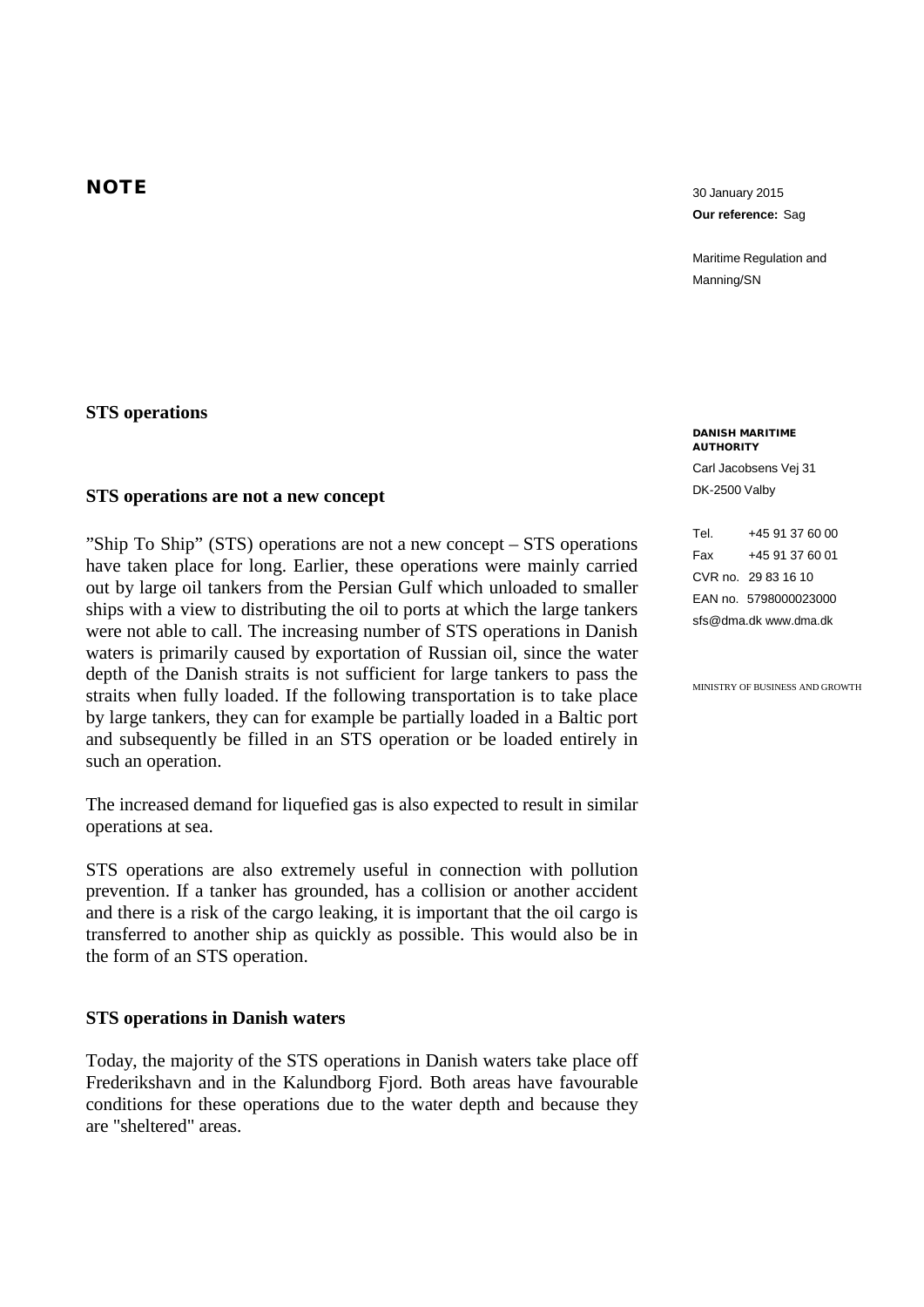# **The distribution of responsibility between the Danish authorities is ready**

The Danish Maritime Authority is responsible for monitoring STS operations. The Danish Maritime Accident Investigation Board is responsible for the investigation of any accidents.

The Ministry of Defence is responsible for combating any oil pollution at sea and in coastal areas. This work is carried out by the defence under the coordination of Defence Command Denmark, the Naval Staff. The Naval Staff is also responsible for any criminal prosecution in case of pollution. If oil sampling is to take place at sea in order to procure evidence of which ship has leaked oil, this task is carried out by the defence.

# **Legislation**

# **Order on the transfer of liquid cargoes between ships in Danish and Greenland territorial waters (STS operations)**

STS operations in Danish waters are regulated by order no. 570 of 5 June 2014 on the transfer of liquid cargoes between ships in Danish and Greenland territorial waters (STS operations). The order has been issued by the Danish Maritime Authority with its legal basis in the act on safety at sea. The order applies to ships, irrespective of flag, in Danish and Greenland territorial waters.

Oil transfers outside territorial waters are regulated by Notice B from the Danish Maritime Authority, chapter XXI, part VIII (which is a reproduction of MARPOL, Annex I, chapter 8).

Order no. 570 stipulates that:

- STS operations must performed under the guidance and monitoring of an operator approved by the Danish Maritime Authority, and
- STS operations must be performed in accordance with the industry's own extensive guidelines, which are thus turned into to current Danish law.

In addition to the industry's own guidelines, the following requirements also apply:

- Prior to the STS operation, a risk assessment must be made of whether it can be performed safely. In this connection, account must, inter alia, be taken of any limitations to the area chosen, the participating ships, the equipment to be used, the involved support vessels as well as the expected conditions of wind, weather and/or ice.
- STS operations must not be performed under conditions of ice where the concentration of ice exceeds 1/10.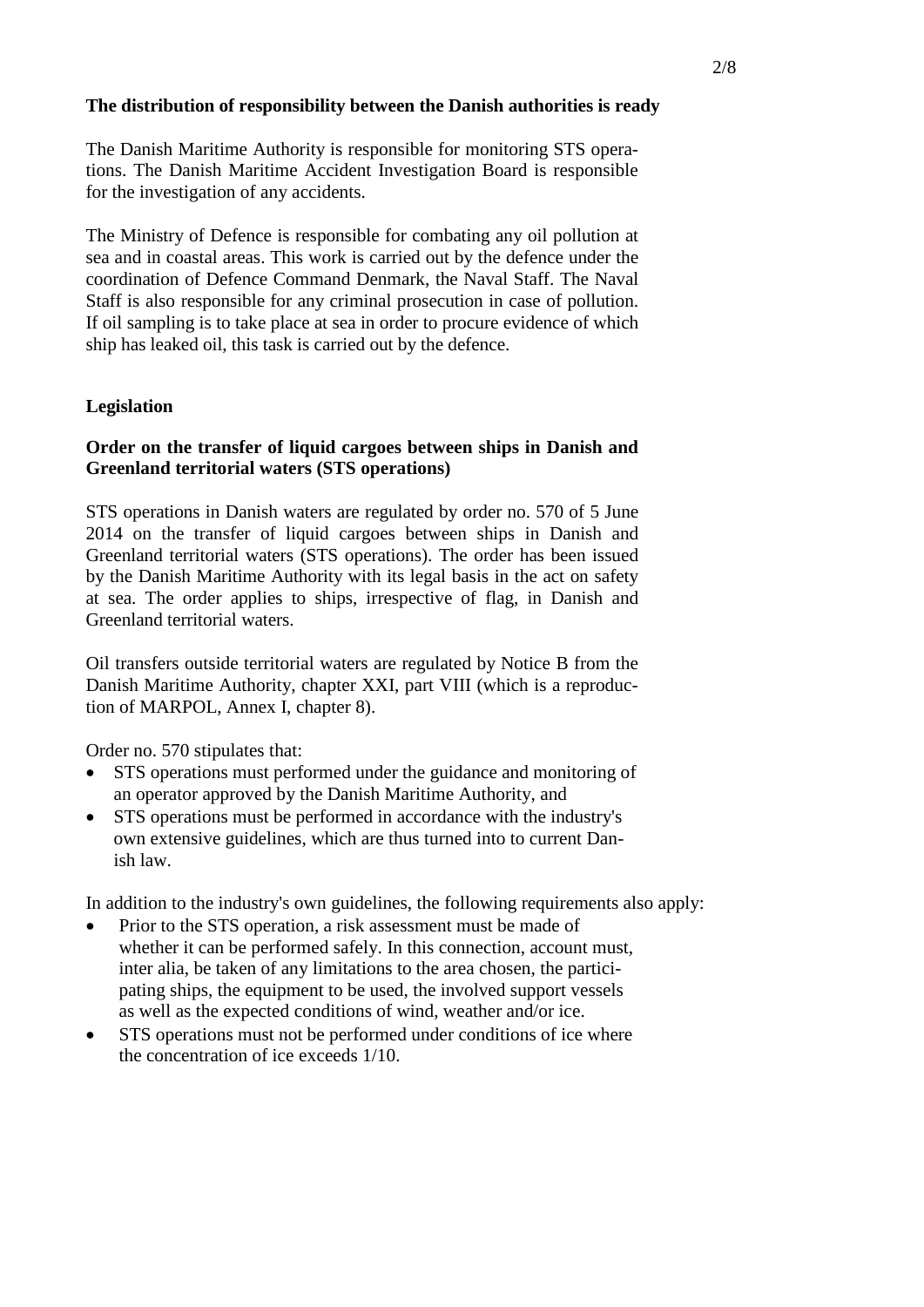- 1 of the ships must be at anchor.
- Tug boats must be used when the ships meet and are disconnected again.
- STS operations are permitted only in areas and under weather conditions that are suitable for the purpose. This must be evaluated on an ongoing basis just as the authorities must be informed if there is disagreement about the propriety of continuing the operation.
- There are special requirements for the control of the hoses used for STS operations.
- STS operations must not take place under conditions of ice.
- The Admiral Danish Fleet must be informed about the transfer at least 48 hours before the transfer takes place.

In addition, the legal basis has been introduced for the Danish Maritime Authority's control of STS operations and STS operators with a view to securing that the provisions of the order are complied with.

Violations of the provisions are punishable by fine or imprisonment for up to 1 year. It is also possible to punish legal persons, i.e. companies.

### **Approved operators**

The Danish Maritime Authority approves STS operators upon application. Approvals are granted only to persons who meet the qualification requirements stipulated in the order as well as to companies that have employed such persons and use a quality management system that secures that the operations are performed in accordance with the order. The STS operator must pay the costs incurred in connection with the approval.

#### **Control of STS operations**

The Danish Maritime Authority controls the operations carried out through random checks. In the view of the Danish Maritime Authority, operations in Danish waters are performed completely appropriately by competent and professional players who are very attentive of the need for a high level of safety.

#### **Regulations on STS operations – adopted by the IMO**

In 2009, the IMO adopted internationally binding and mandatory regulations on STS operations. These regulations have been incorporated into the MARPOL Convention, Annex I, chapter 8, regulations 40-42, and became effective on 1 January 2011, and apply to all STS operations performed after 1 April 2012. These regulations have been incorporated into Notice B from the Danish Maritime Authority, chapter XXI, part 8.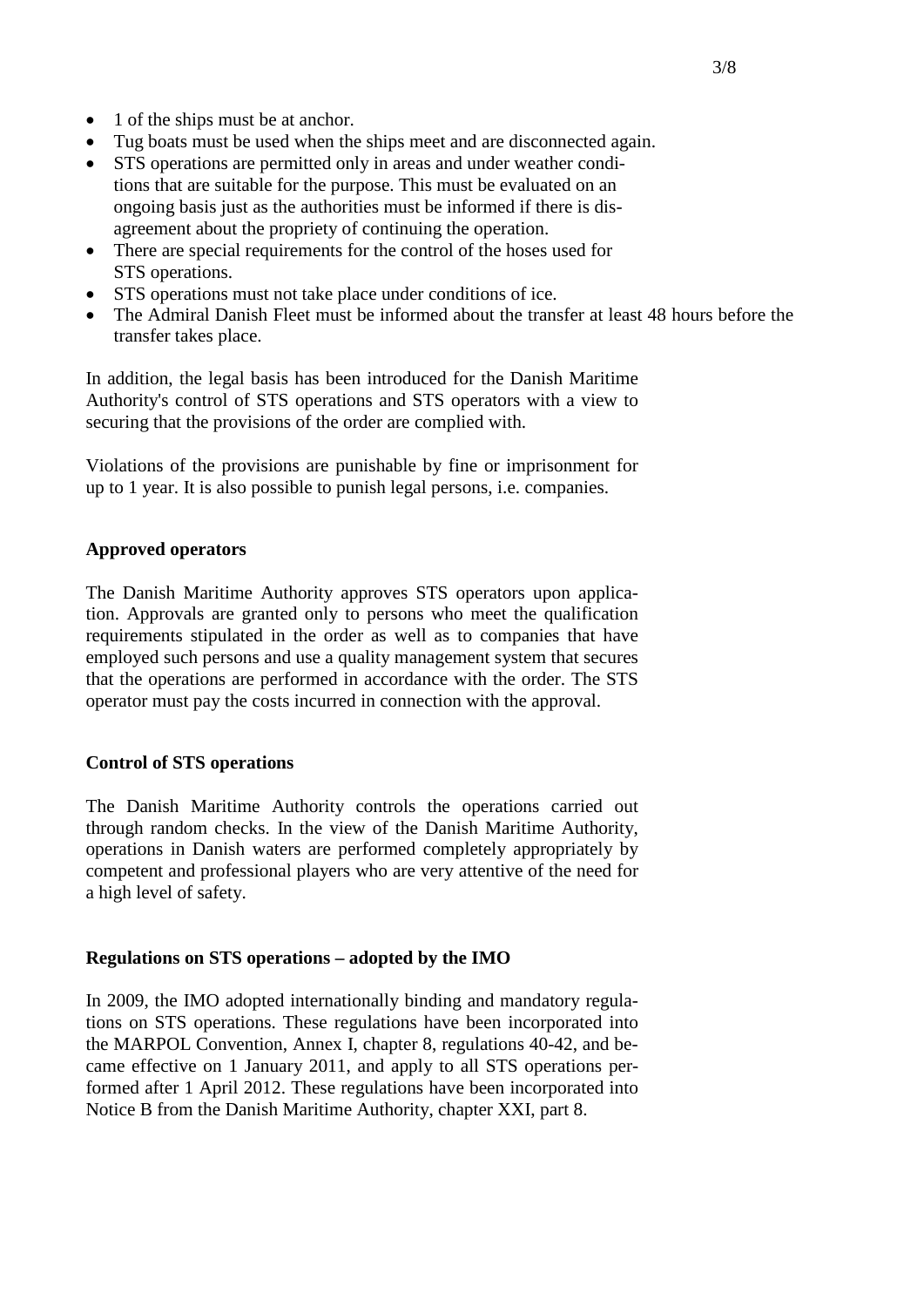The provisions are very much similar to the Danish provisions on STS operations previously in force and stipulate that oil tankers above 150 GT that perform STS operations must do this in accordance with a plan approved by the flag State. The plan must comply with current industry standards or similarly.

Furthermore, a qualified person must be on board the ship who has the relevant competences for performing the STS operation.

Finally, the coast State is required to be notified no later than 48 hours in advance when an STS operation is performed in the territorial waters or in the exclusive economic zone (EEZ) of a member State. This means that all STS operations, including STS operations in the EEZ, must be handled very much like previously under the regulations in force for Danish territorial waters.

This means that, as of 1 April 2012, it has also been an obligation to report operations that take place in the exclusive economic zone (EEZ).

However, there is no legal basis for controlling STS operations outside territorial waters.

#### **General considerations related to STS operations**

In the view of the Danish Maritime Authority, responsible players show an interest in STS operations being performed under organised and appropriate conditions. When a location for an STS operation is to be chosen, it follows from section 9 of the STS order that the operation can take place only in an area and under weather conditions suitable for the purpose and that the authorities attach great importance to the transfer of oil at sea taking place where it can be done completely appropriate in terms of safety and where it causes as little inconvenience as possible to other passing ships. General conditions of navigational safety such as a safe distance to established ship and ferry routes as well as the choice of areas that are protected from the weather are considered important criteria when it comes to STS operation safety.

#### **Requirements for double hull**

The general regulations on double hulls also apply to ships taking part in STS operations.

All tankers with a deadweight tonnage above 500 carrying heavy oil must be double-hull tankers. In addition, single-hull ships are generally being phased out. The phasing out was initiated in 2003, and the last single-hull tankers will have been taken out of operation in 2010. Furthermore, the Russian Government has stated that only double-hull tankers are permitted to load in Primorsk.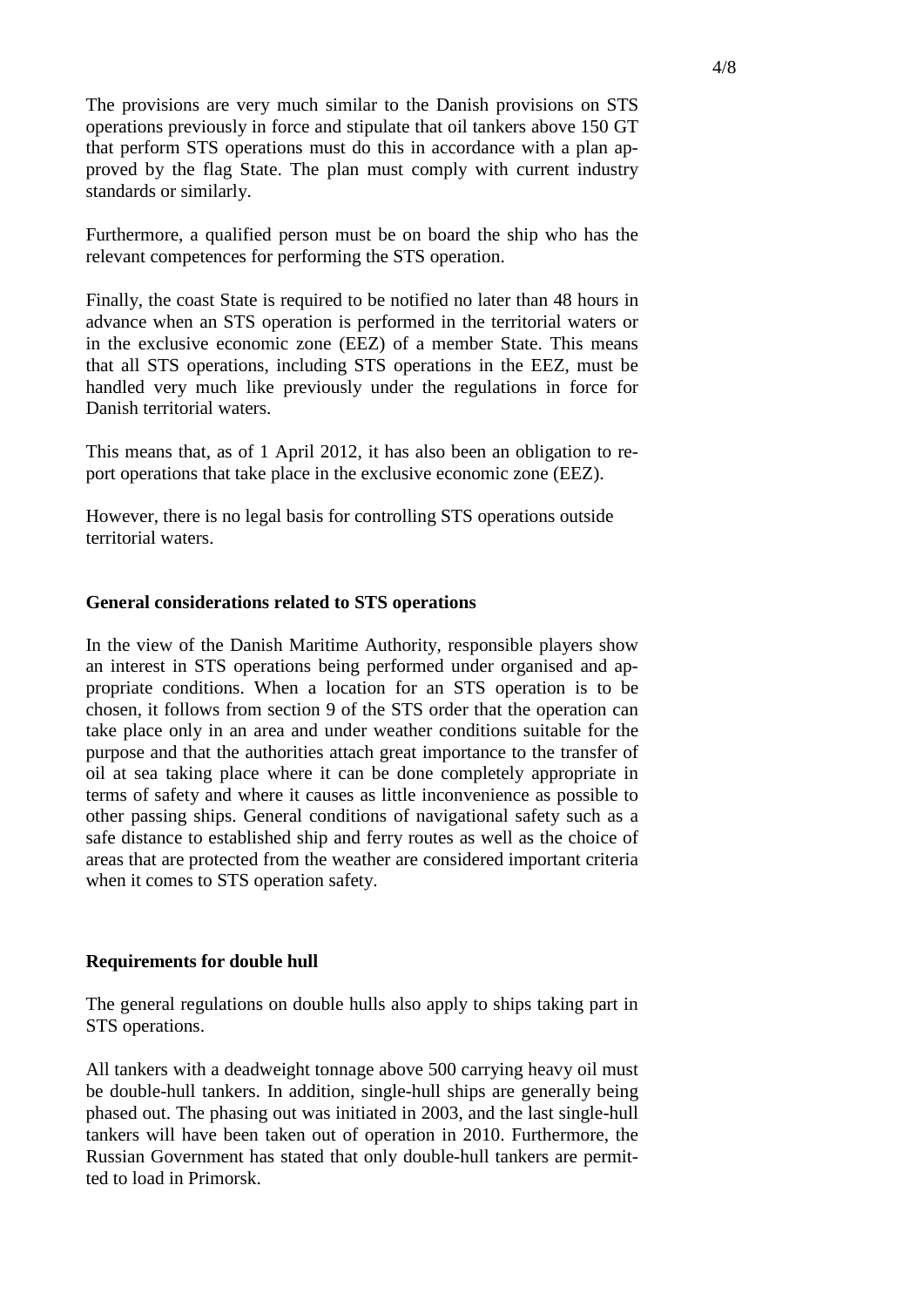#### **Other structural requirements and oil spill plans**

Current international regulations contain a number of requirements for the construction of tankers that are intended to prevent oil spill over the ship's side. The requirements are supplemented by requirements emanating from the rules of the international classification societies.

According to current international regulations, all tankers above 150 tonnes must also carry a Shipboard Oil Pollution Emergency Plan. The plan must contain instructions about whom to contact in connection with oil pollution, what to do to reduce the oil pollution and procedures for cooperation with the national authorities.

#### **Mandatory pilotage**

Oil tankers that reload oil cargoes in Danish territorial waters are covered by mandatory pilotage according to the pilotage act. Thus loaded oil tankers (with a deadweight of more than 1500 tonnes) are subject to mandatory pilotage in Danish territorial waters, cf. section 4(1). If the pilots become aware of defects and non-conformities, they are obliged to report this to the relevant authority, such as the Danish Maritime Authority. This has been impressed on the pilots after the loss of the oil tanker PRESTIGE off the Spanish coast in November 2002.

### **The industry's own guidelines: OCIMF & ICS' Ship to Ship Transfer Guide (for Petroleum, Chemicals and Liquefied Gases)**

As described above, the order on STS operations stipulates that they must also be performed in accordance with the industry's own guidelines, which are thus turned into Danish law.

The most recent version of the industry guidelines, "Ship to Ship Transfer Guide (for Petroleum, Chemicals and Liquefied Gases)", which has been issued by the Chemical Distribution Institute (CDI), the International Chamber of Shipping (ICS), the Oil Companies International Marine Forum (OCIMF) and the Society of International Gas Tanker and Terminal Operators (SIGTTO), was published on 29 November 2013.

The guide covers a wide number of practical conditions in connection with the performance of STS operations.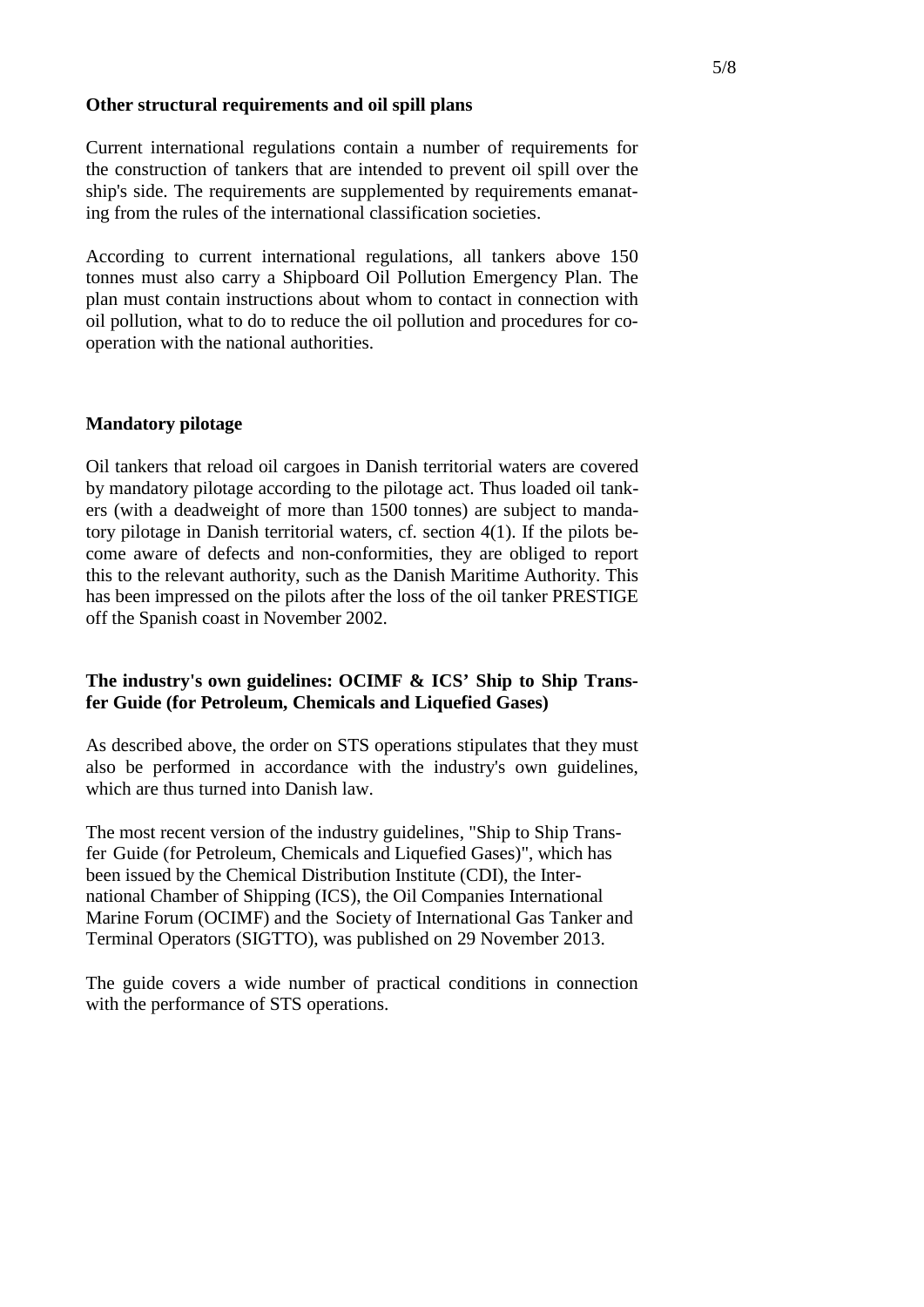- The local conditions must be examined, including whether it is necessary to acquire permits.
- In connection with the choice of area, account must inter alia be taken of the wind, weather and navigational conditions, etc.
- The weather conditions must be favourable. This is a specific assessment. However, especially conditions related to wave heights are stressed since the impact of waves may be of importance to the load on moorings and fenders. STS operations must not take place in thunder storms.
- Before performing an operation, a risk analysis and an emergency preparedness drill must be made where the specific conditions are gone over.
- A wide number of safety provisions must be complied with, inter alia to eliminate the risk of an impact on the electrical systems, etc. of the system.
- A wide number of requirements for the communication between the ships must be complied with.
- Unless the crew is very experienced, the ships should be manoeuvred and moored only at daylight.
- There are requirements for the quality, location, etc. of the mooring.
- As regards the transfer, the transfer speed, capacity, emergency procedures, etc. should be planned. There must always be a person at the manifold in order to, inter alia, detect any leaks, just as there must be a person at the pump stop.
- Fenders and hoses must comply with industry and international standards, with special focus on age, storage, wear and tear, etc.
- Emergency plans must be drawn up and take account of the possible consequences of an accident. Equipment for containing an oil spill must, inter alia, be available on board both ships and ready for use.
- In addition, the guide contains a number of checklists to secure that all the procedures are gone through.

# **Who is responsible in connection with oil pollution by tankers during STS operations and who must pay?**

According to chapter 10 of the merchant shipping act, the owner of a ship carrying oil in bulk as cargo is objectively liable for pollution damage.

As regards ships carrying more than 2,000 tonnes of oil in bulk, the shipowner's liability is covered by a mandatory insurance. Danish ships carrying more than 2,000 tonnes of oil in bulk must not be used without a certificate confirming that the insurance requirement is met.

Foreign ships carrying more than 2,000 tonnes of oil in bulk must not call at or depart from a Danish port or any other place of loading or unloading in Denmark or in the Danish continental shelf area without an insurance that covers the objective liability for pollution damage.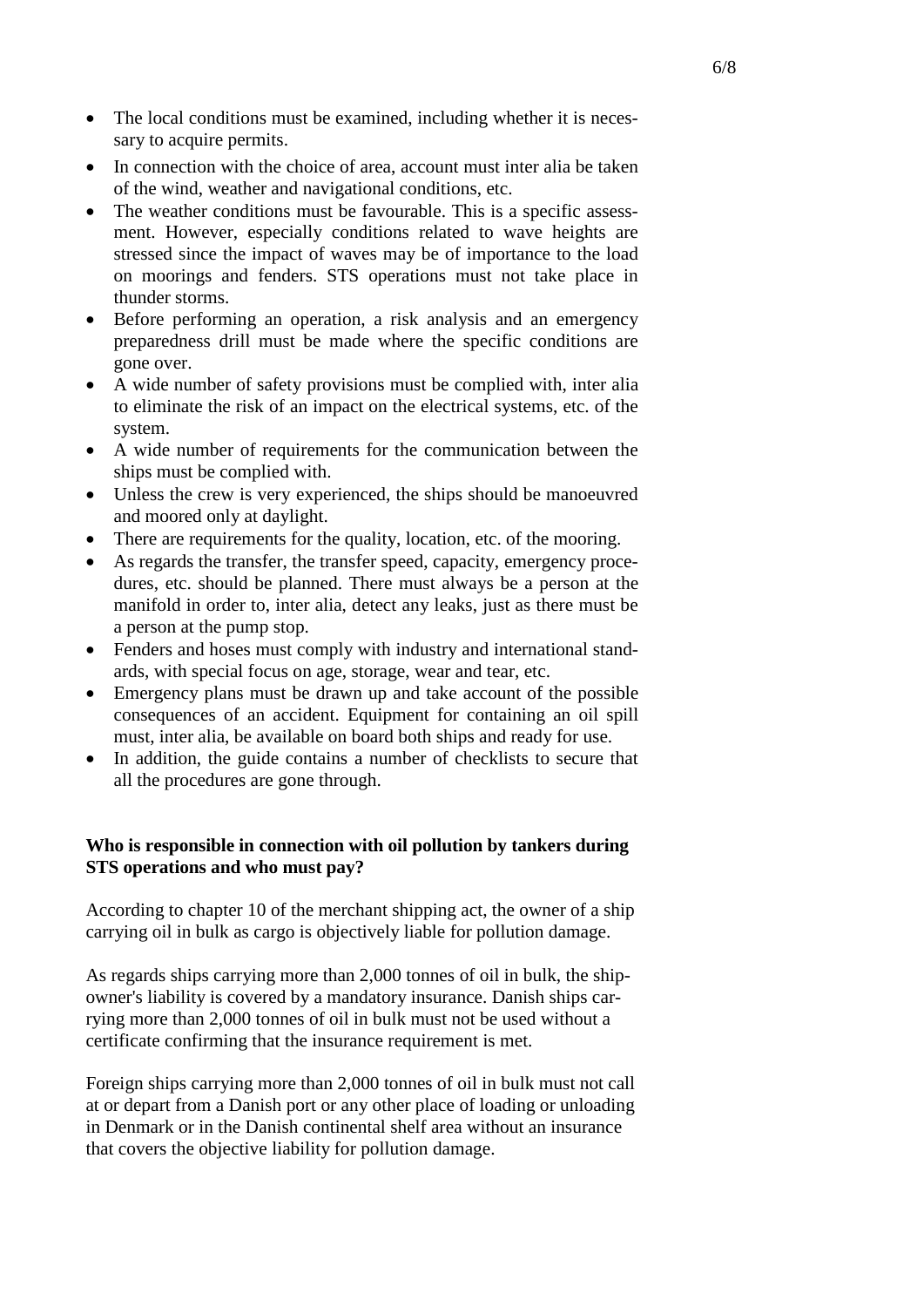The owner of a Danish or foreign ship can limit his liability to certain maximum amounts depending on the size of the ship.

The shipowner's liability is supplemented by the international oil pollution compensation fund which, inter alia, covers the cleaning up in case of pollution incidents involving leakages of heavily biodegradable oil. If the damage exceeds the shipowner's liability, the fund goes in. The same applies if the ship is not insured. Denmark has acceded to the supplementary oil pollution compensation fund, which was adopted internationally in 2003. This means that Denmark can have damage up to a total of approx. DKK 6.5 billion covered in connection with one single incident.

### **The preparedness of the Naval Staff in connection with pollution prevention**

The Naval Staff is responsible for the Danish pollution prevention preparedness at sea.

The emergency preparedness is dimensioned according to the overall assessment of the risk of pollution of the marine environment in Danish waters and is, therefore, not especially dimensioned or located according to the STS operations.

An overall and updated description of the emergency preparedness is available from the webpage of the Naval Staff on the above-mentioned address (in Danish):

<http://forsvaret.dk/MST/Nationalt/Havmiljoe/Beredskabsplan/Pages/default.aspx>

### **Beach cleaning**

If the combatting of the oil pollution at sea is not fully successful, and the oil gets ashore, the municipality is responsible for the cleaning of the coast. If it is not possible to find the oil sinner, the Government (the Environmental Protection Agency) will refund the municipalities' documented expenses for the cleaning of the beaches if a number of detailed conditions are met, including that it was reported before the municipality starts cleaning the coast, cf. order no. 1630 of 13 December 2006 on refunds of the expenses for emergency preparedness, combating and clearance measures as well as removal of waste in connection with oil and chemical pollution (the order on beach cleaning).

#### **Cooperation between the authorities on STS operations**

The Maritime Cooperation Body that has been established between the authorities with responsibilities in the maritime field, including the Ministry of Defence, the Environmental Protection Agency and the Danish Maritime Authority, have in 2006 considered the safety related to oil transfers at sea. On that occasion, the cooperation body agreed to follow developments.